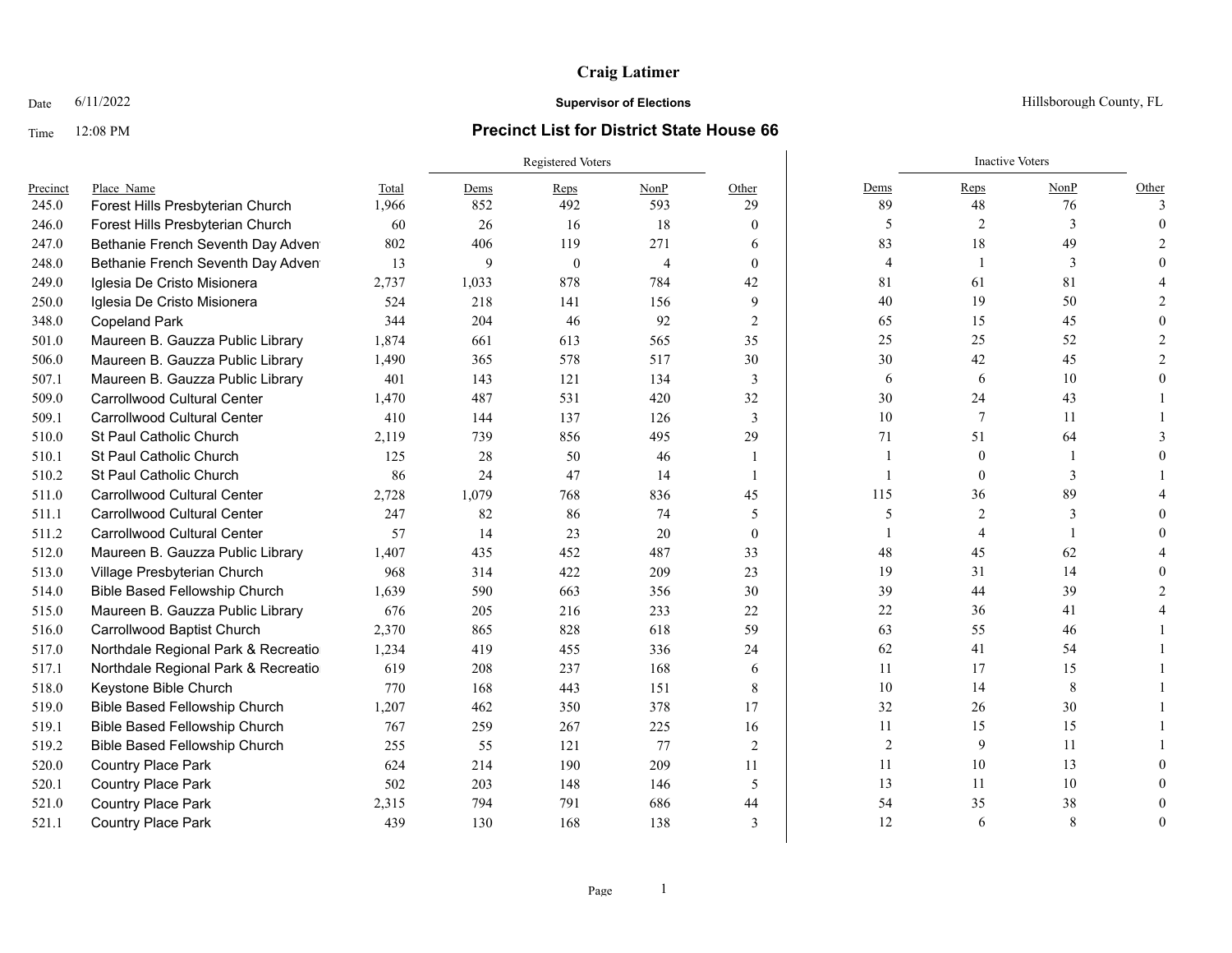### Time 12:08 PM **Precinct List for District State House 66**

### Registered Voters **Inactive Voters** Inactive Voters **Inactive Voters** Precinct Place\_Name Total Dems Reps NonP Other Dems Reps NonP Other 521.2 Country Place Park 181 76 49 55 1 3 4 3 0 522.0 St Marks Episcopal Church 1,355 424 518 388 25 19 29 22 1 523.0 St Marks Episcopal Church 3,715 1,324 1,189 1,137 65 136 96 116 4 524.0 Carrollwood Baptist Church 1,505 544 459 477 25 34 24 33 1 524.1 Carrollwood Baptist Church 199 85 59 51 4 5 0 3 0 524.2 Carrollwood Baptist Church 0 0 0 0 0 0 0 0 0 525.0 Faith Family Worship Center 3,744 1,229 1,411 1,039 65 92 101 93 4 525.1 Faith Family Worship Center 157 45 69 39 4 3 4 4 4 0 526.0 Ed Radice Sports Complex Baseball 1,621 433 732 426 30 20 37 38 2 527.0 Philippine Art and Cultural Foundation 6,017 1,595 2,466 1,836 120 118 162 144 7 528.0 Keystone Recreation Center 2,707 588 1,433 635 51 38 67 43 1 528.1 Keystone Recreation Center **87** 25 36 25 1 0 1 2 0 529.0 Journey A Christian Church 2,132 542 1,037 524 29 27 60 41 0 530.0 Philippine Art and Cultural Foundatior 1,595 354 695 505 41 35 49 44 1 531.0 Keystone Bible Church 1,627 398 790 416 23 22 32 25 1 532.0 Journey A Christian Church 631 133 333 157 8 5 17 13 0 533.0 All Saints Lutheran Church 2,080 702 764 576 38 30 40 53 1 533.1 All Saints Lutheran Church 1,333 428 495 389 21 60 28 40 1 534.0 Northdale Golf & Tennis Club 1,418 585 402 402 29 47 28 54 3 534.1 Northdale Golf & Tennis Club 1,012 411 240 334 27 98 36 73 2 535.0 Lake Carlton Arms Apartments 2,101 834 597 613 57 111 85 97 10 536.0 Grace Family Church 749 166 335 238 10 9 16 16 1 537.0 J F Swartsel Masonic Lodge 251 811 219 379 202 11 11 11 11 11 0 538.0 Grace Family Church 3,109 832 1,333 893 51 60 70 50 5 539.0 J F Swartsel Masonic Lodge 251 1,474 418 575 454 27 1 19 29 32 1 540.0 J F Swartsel Masonic Lodge 251 1,118 272 461 368 17 17 17 24 23 1 541.0 Grace Family Church 326 52 171 101 2 2 9 7 0 542.0 Grace Family Church 820 221 351 235 13 12 17 21 0 543.0 Journey A Christian Church 1,378 412 526 415 25 15 22 25 1 544.0 Keystone Bible Church 2,211 603 943 615 50 48 42 57 3 550.0 Grace Lutheran Church 941 277 446 198 20 17 26 19 0 551.0 Carrollwood Recreation Center 1,879 581 881 391 26 22 36 24 1 551.1 Carrollwood Recreation Center 38 15 11 12 0 4 0 1 0

### **Date** 6/11/2022 **Supervisor of Elections Supervisor of Elections** Hillsborough County, FL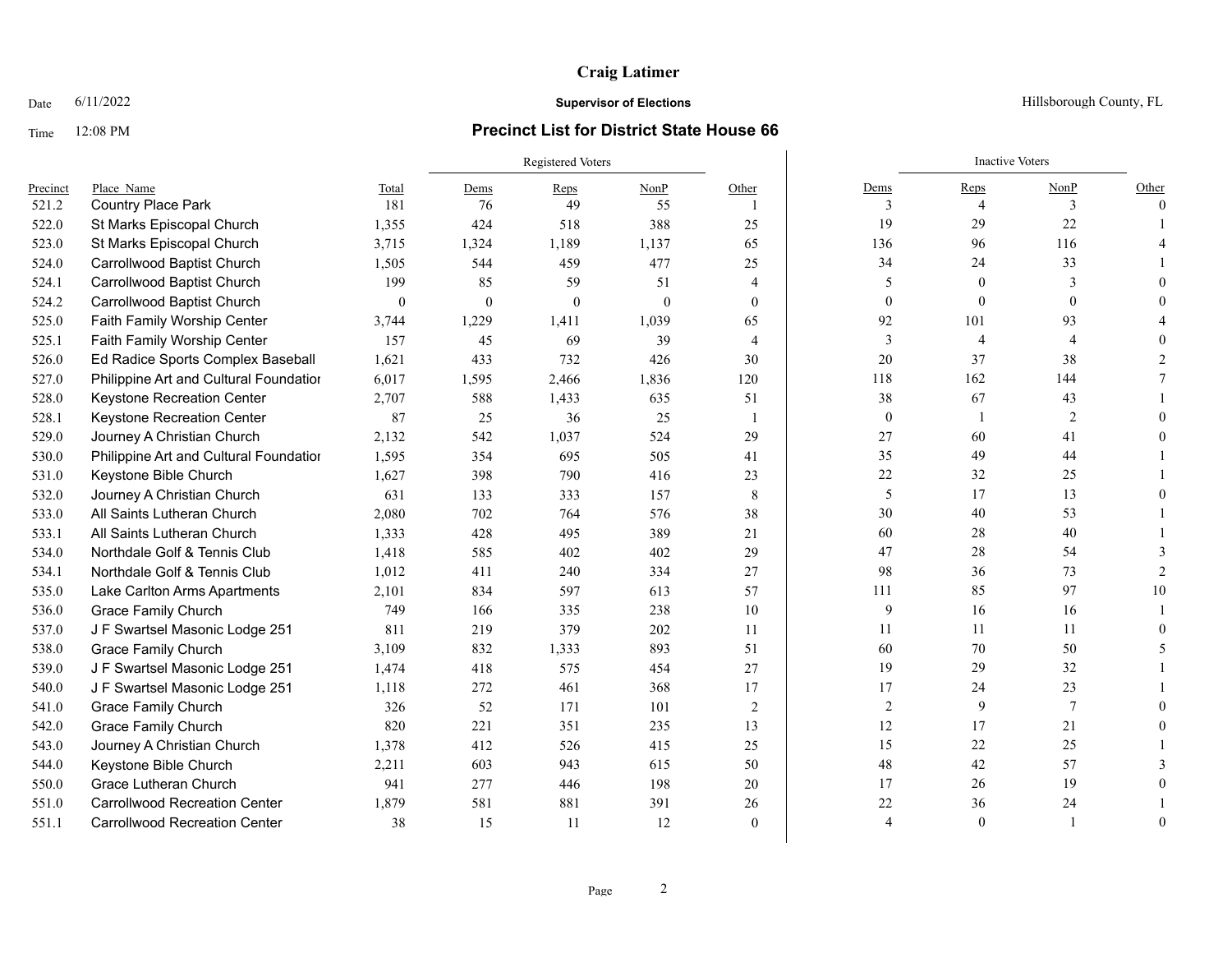## Time 12:08 PM **Precinct List for District State House 66**

|          |                                       |         | Registered Voters |        |        |                |                | <b>Inactive Voters</b> |                |          |
|----------|---------------------------------------|---------|-------------------|--------|--------|----------------|----------------|------------------------|----------------|----------|
| Precinct | Place Name                            | Total   | Dems              | Reps   | NonP   | Other          | Dems           | Reps                   | NonP           | Other    |
| 552.0    | <b>Carrollwood Recreation Center</b>  | 1,855   | 674               | 694    | 450    | 37             | 68             | 36                     | 67             |          |
| 554.0    | Grace Lutheran Church                 | 998     | 322               | 444    | 216    | 16             | 15             | 24                     | 16             |          |
| 555.0    | Mission Hill Church Lake Carroll Cam  | 1,080   | 430               | 362    | 270    | 18             | 40             | 32                     | 22             |          |
| 557.0    | Roy Haynes Park                       | 2,155   | 842               | 619    | 653    | 41             | 129            | 50                     | 111            |          |
| 565.0    | Boy Scouts of America, GTBAC          | 408     | 181               | 72     | 148    | 7              | 54             | 15                     | 39             |          |
| 569.0    | <b>Buchanan Baptist Church</b>        | 1,912   | 731               | 661    | 491    | 29             | 93             | 43                     | 68             |          |
| 569.1    | <b>Buchanan Baptist Church</b>        | 660     | 238               | 214    | 198    | 10             | 12             | 9                      | 17             |          |
| 570.0    | University Area Community Center      | 114     | 59                | 17     | 36     | 2              | 23             | 5                      | 9              |          |
| 571.0    | <b>Celebration Church</b>             | 1,773   | 754               | 497    | 493    | 29             | 126            | 47                     | 110            |          |
| 571.1    | <b>Celebration Church</b>             | 112     | 43                | 38     | 29     | 2              | 3              | 3                      | $\overline{2}$ |          |
| 573.0    | Boy Scouts of America, GTBAC          | 312     | 135               | 69     | 105    | 3              | 49             | 36                     | 32             |          |
| 574.0    | Lake Magdalene United Methodist Cr    | 1,580   | 567               | 609    | 376    | 28             | 39             | 22                     | 35             |          |
| 574.1    | Lake Magdalene United Methodist Cr    | 892     | 333               | 269    | 265    | 25             | 44             | 15                     | 64             |          |
| 574.2    | Lake Magdalene United Methodist Cr    | 124     | 42                | 51     | 28     | 3              | 6              | 3                      | 2              |          |
| 575.0    | Tampa Covenant Church                 | 1.784   | 607               | 701    | 449    | 27             | 42             | 34                     | 43             |          |
| 575.1    | Tampa Covenant Church                 | 223     | 77                | 79     | 65     | 2              | $\overline{4}$ | 7                      | $\Delta$       |          |
| 575.2    | Tampa Covenant Church                 | 145     | 45                | 62     | 33     | 5              | $\overline{c}$ | $\mathbf{3}$           | $\overline{2}$ |          |
| 575.3    | Tampa Covenant Church                 | 77      | 34                | 26     | 17     | $\mathbf{0}$   | $\mathbf{0}$   | $\mathbf{0}$           | $\theta$       |          |
| 577.0    | Jimmie B. Keel Regional Library       | 2,368   | 806               | 861    | 662    | 39             | 106            | 49                     | 102            |          |
| 577.1    | Jimmie B. Keel Regional Library       | 1,289   | 514               | 335    | 420    | 20             | 32             | 15                     | 28             |          |
| 577.2    | Jimmie B. Keel Regional Library       | 329     | 97                | 124    | 106    | $\overline{2}$ | 3              | 5                      | 5              |          |
| 578.0    | Jimmie B. Keel Regional Library       | 1,722   | 570               | 672    | 455    | 25             | 84             | 51                     | 48             |          |
| 579.0    | <b>Celebration Church</b>             | 2,617   | 744               | 1,245  | 573    | 55             | 58             | 64                     | 53             |          |
| 585.0    | <b>Community of Christ Church</b>     | 2,279   | 708               | 929    | 608    | 34             | 40             | 50                     | 49             |          |
| 585.1    | <b>Community of Christ Church</b>     | 371     | 117               | 148    | 100    | 6              | $\overline{2}$ | $\overline{4}$         | 6              |          |
| 587.0    | River Of Life Church                  | 2,689   | 844               | 1,192  | 613    | 40             | 52             | 65                     | 54             |          |
| 589.0    | First United Methodist Church of Lutz | 2,250   | 593               | 966    | 657    | 34             | 42             | 49                     | 74             |          |
| 591.0    | First United Methodist Church of Lutz | 3,406   | 881               | 1,681  | 787    | 57             | 64             | 83                     | 71             |          |
| 591.1    | First United Methodist Church of Lutz | 179     | 47                | 102    | 27     | 3              | 4              | 7                      | 3              |          |
| 591.2    | First United Methodist Church of Lutz | 110     | 23                | 64     | 20     | 3              | $\theta$       | 2                      | 3              |          |
| 595.0    | Lutz Civic Center                     | 2,793   | 745               | 1,304  | 700    | 44             | 47             | 54                     | 53             |          |
| 595.1    | Lutz Civic Center                     | 429     | 112               | 186    | 124    | 7              | 5              | $\mathbf Q$            | $\mathcal{E}$  | $\Omega$ |
|          |                                       | 122,351 | 39,573            | 46,732 | 33,902 | 2,144          | 3,498          | 2,849                  | 3.455          | 148      |

Date  $6/11/2022$  Hillsborough County, FL